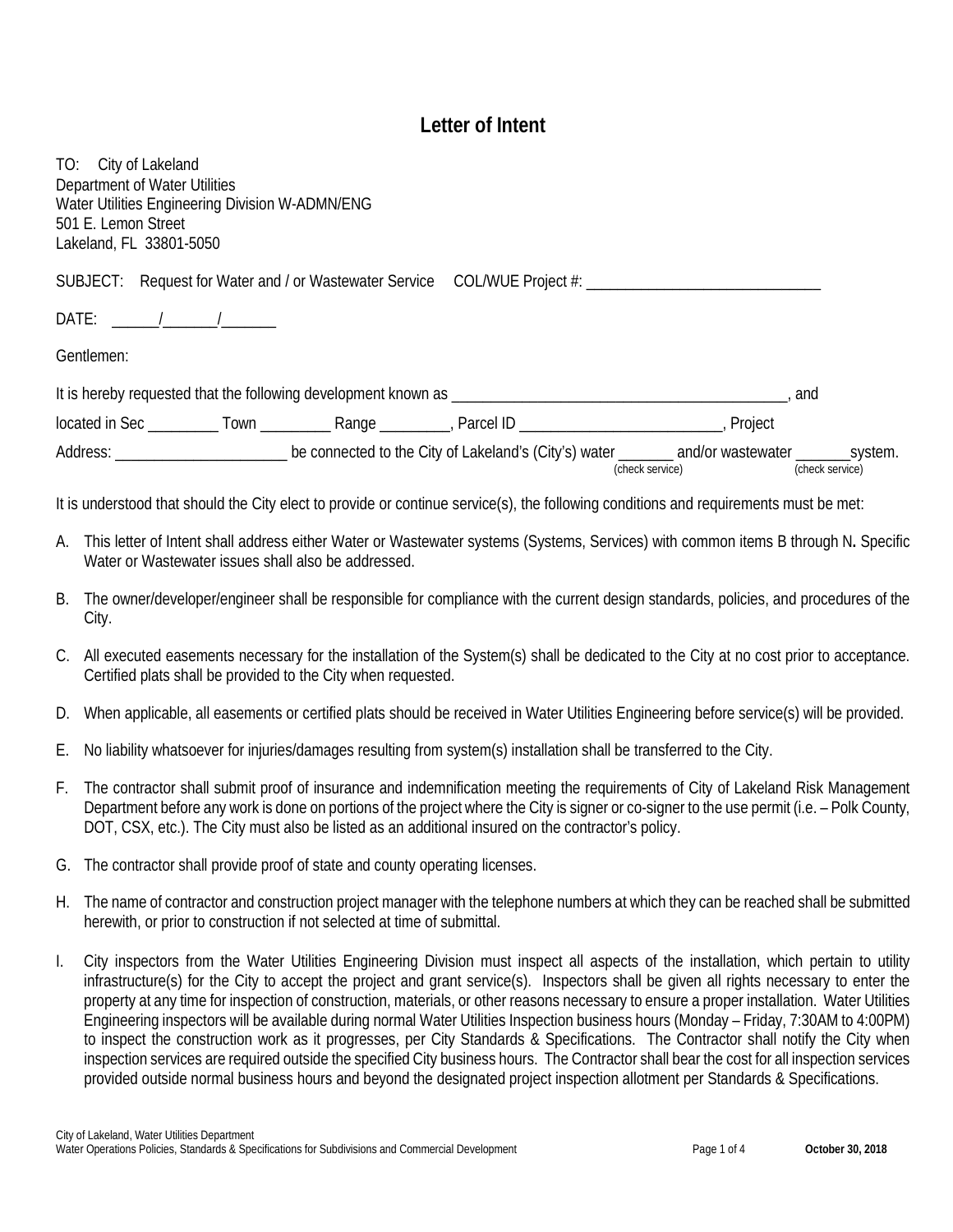- J. The Developer hereby agrees to require any contractor, subcontractor or anyone directly or indirectly employed to abide by OSHA safety requirements, including but not limited to the Trench Safety Act (Latest Rev. 29CFR 1926 Subpart P). Developer understands that the City's inspectors have the right to stop any work being performed not in conformance with OSHA safety regulations, and that the City may be required to notify OSHA of safety violations. Should the City's inspectors witness a violation, the inspector first will notify the Developer. The Developer shall abate the violation immediately or stop contractor's work until such violation is corrected. Developer agrees to indemnify and hold City harmless for any claims for delay or damages arising out of safety violations or work stoppage resulting there from.
- K. A minimum two working day's notice notification shall be given prior to the start of construction. In the event work ceases for a period of at least two (2) consecutive workdays, the City must be re-notified prior to resuming inspections.
- L. A full one (1) year warranty is hereby given against **damage,** defects in material, and workmanship. Warranty shall begin upon the date that the City accepts the system. The City shall send a letter to the Owner/Developer/Contractor officially accepting the system when all construction, engineering, and administrative work has been completed to the City's satisfaction. The warranty shall cover all portions of the system(s) as installed. Any defects found during this period shall be the responsibility of the developer to correct. In the event the City is required to make the repairs, the developer hereby agrees to pay the cost of such repairs.

Note: An extended warranty may be required based upon poor soil conditions, workmanship damage, etc.

- M. The Developer/Owner agrees to execute a Petition for Voluntary Annexation if the property to be developed is outside the Corporate City Limits.
- N. The Developer/Owner shall be responsible for restoration of all properties, easements, or rights of way disturbed by his project.

## WATER SYSTEM ONLY:

- 1. A complete water system up to and including the meter(s) shall be installed at no cost to the City of Lakeland (City) in accordance with approved plans, specifications, and all other terms as defined in the City Standards and Specifications.
- 2. All connections to the existing City of Lakeland's water system shall be made by the City for an appropriate charge with payment to be made prior to connection.
- 3. No water use shall be permitted for other than water system construction testing purposes prior to the City receiving written approval from the Polk County Health Department. After receiving this approval, no water shall be used unless it is metered or authorized by Water Utilities. Use of water from the system under any other circumstance is an unauthorized use. Unauthorized use shall place the violator or developer subject to fines and penalties according to Florida Statutes, Chapter 812.14, and City Ordinance 3975.
- 4. Where applicable, permanent water service will also be dependent upon clearance of any wastewater systems by DEP.
- 5. City/County Plumbing inspectors are responsible for inspection downstream of all domestic and irrigation meters.
- 6. Engineer of Record (a professional engineer licensed by the State of Florida) shall submit certified "As-Built" plans (prints and mylar reproducible), CAD files (when available) and a copy of the "Letter of Clearance" for a Public Water System from the Polk County Health Department, and a certified cost breakdown by main size (using the City form) to the City prior to final acceptance and setting of meters for permanent service. Acquisition of the information required for this item requires field measurements and detailed record keeping. The "As-Built" plans must be certified without any disclaimer of responsibility.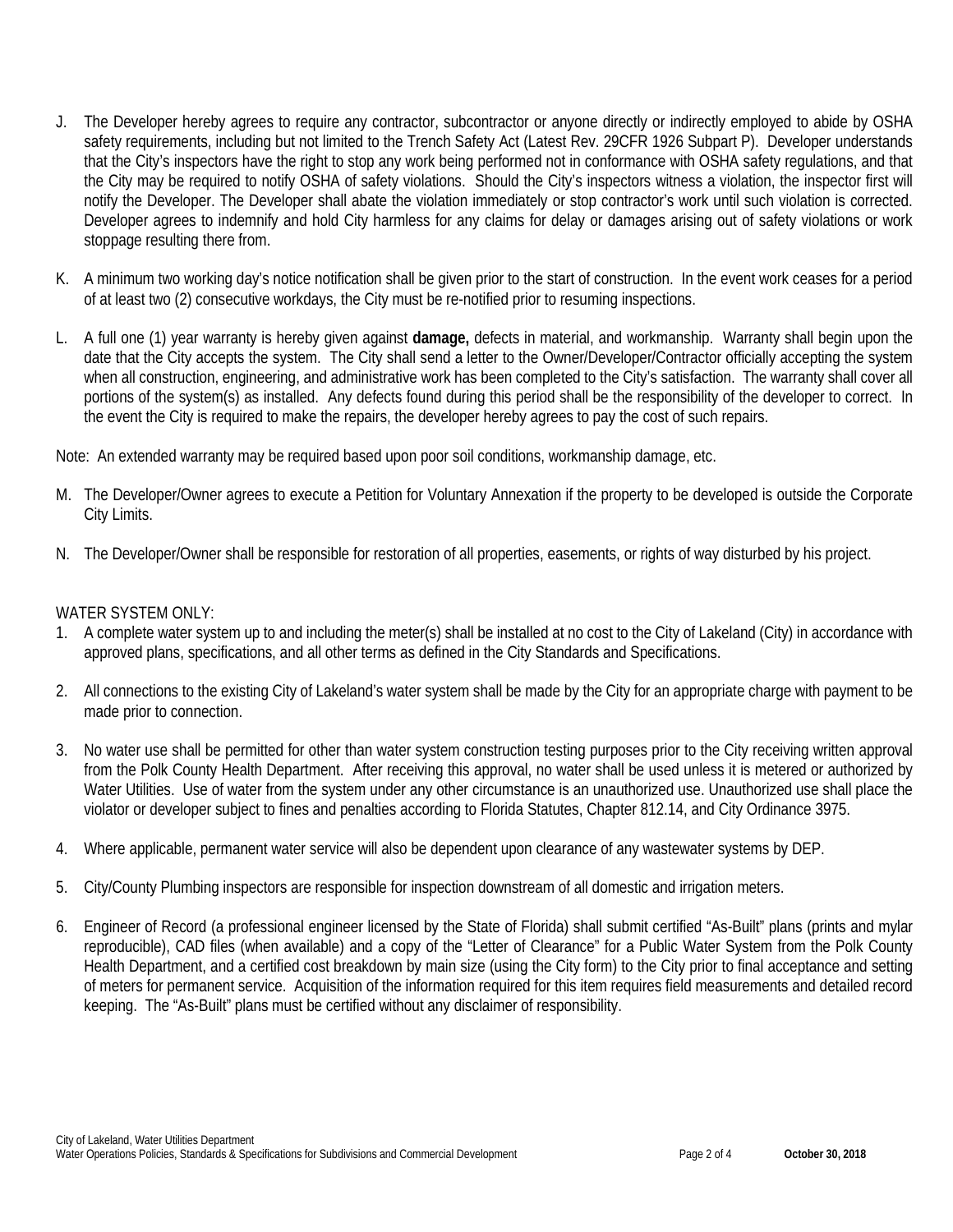- 7. Upon final acceptance by the City, absolute title of all mains, pipes, valves, hydrants and other appurtenances up to and including the meter/service valve(s), shall become the sole property of the City of Lakeland. This does not include any portion of the system which is downstream of the service valve(s)/meter(s). The City shall not be responsible for any piping after the service valve(s)/meter(s); however, all piping between the service valve(s)/meter(s) shall conform to City and/or plumbing code requirements. A "Certificate of Dedication" form is provided for an individual or a corporation.
- 8. In situations where the backflow prevention device is not located adjacent to the meter and/or the Right-Of-Way line (more than 5  $\frac{1}{2}$ ) feet in distance), the Owner agrees to be responsible for maintenance and repair of the service line from the meter to the actual backflow device. The Owner also agrees that there will be no connections made between the meter and the backflow unit.
- 9**.** In situations where a line is a dedicated fire line and the backflow prevention device is not located at the right of way (property line) the Owner agrees to be responsible for maintenance and repair of the service line from the service valve to the backflow device.

## WASTEWATER SYSTEM ONLY:

- 1. A complete wastewater system, up to and including the cleanout(s), shall be installed at no cost to the City in accordance with approved plans, specifications, and all other terms as defined in the City "Wastewater Operations Policies, Standards and Specifications". The cleanout shall be located at the property/easement line.
- 2. All connections to the existing City's wastewater system shall be made by the owner's licensed utility contractor or by the City for an appropriate charge, with the payment to be made prior to the connection.
- 3. Upon final acceptance by the City, absolute title of all mains, pipes, valves, pump stations and other appurtenances within the limits designated in the approved plans, shall become the sole property of the City. This does not include any portion of the building sewer which is upstream of the cleanout at the property/easement line. The City shall not be responsible for any piping between the building and the property/easement line; however, all piping shall conform to City or plumbing code requirements. A "Certificate of Dedication" form is provided for an individual or a corporation.
- 4. The Engineer of Record (a professional engineer licensed by the State of Florida) shall submit certified "As-Built" plans (prints and mylar reproducible), CAD files (when available). Acquisition of the horizontal and vertical information required for this item requires field measurements and detailed record keeping, and perhaps survey work. The "As-Built" plans must be certified without any disclaimer of responsibility.
- 5. The Engineer of Record shall submit a copy of the DEP "Letter of Release" to place into operation the domestic wastewater collection system, and a certified cost breakdown by facility type and size (using the City form) to the City prior to final acceptance and initial use of service.
- 6. No water/wastewater discharge shall be permitted for other than wastewater system testing purposes prior to the City receiving written clearance from the DEP. Prior to the DEP clearance for the wastewater system, NO permanent domestic water service shall be provided **unless the developer accepts full responsibility.** Discharge of non-permitted, non-metered water/wastewater into the system under any other circumstances is an unauthorized discharge. Unauthorized discharge shall place the violator or the developer subject to fines and penalties according to applicable Florida Statutes, F.A.C. 62-604, and City Ordinance 4117.